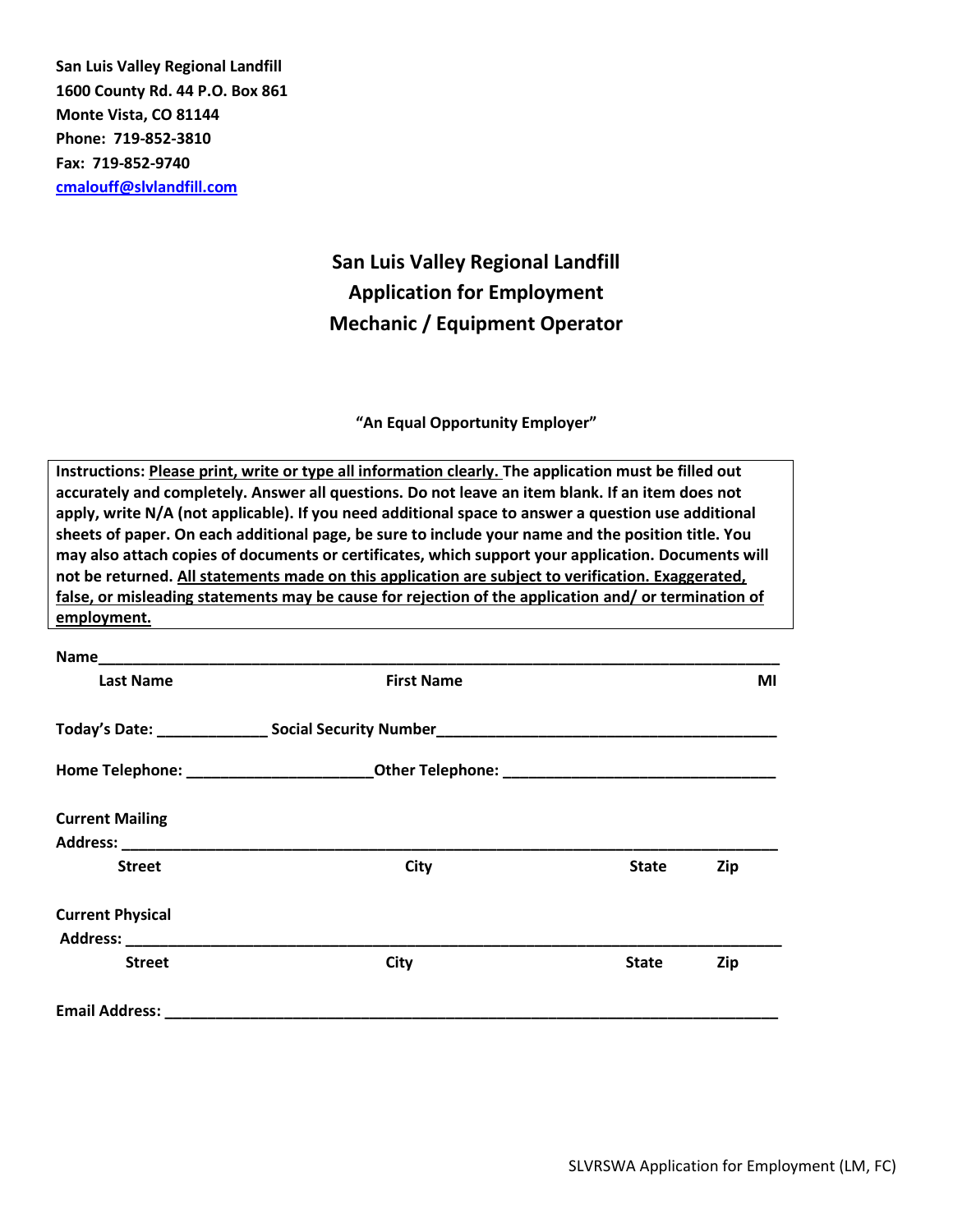**EMPLOYMENT HISTORY: The information you provide, in addition to education, will be used to determine if you meet the minimum qualifications, and in some cases, placement on the eligibility list for the position you are seeking. Give a complete record including part-time work and volunteer experience and indicate number of hours worked weekly. Indicate date, month and year beginning and ending for each position held and a through description of duties performed for each. Start with your current and most recent employer. You may attach a separate sheet for addition information.**

| parate sheet for agaition information.<br>Employer: |                                   | <b>Description of your work:</b>      |
|-----------------------------------------------------|-----------------------------------|---------------------------------------|
|                                                     |                                   |                                       |
| <b>Address:</b>                                     |                                   |                                       |
| Telephone:                                          | Full Time $\Box$ Part Time $\Box$ |                                       |
| <b>Current Salary:</b>                              | <b>Position Title:</b>            | Number and type of people<br>Dates:   |
|                                                     |                                   | you supervised<br>From:               |
|                                                     |                                   | To:                                   |
| Supervisor's name and title:                        | Reason for changing employment:   | May we contact your present employer? |
|                                                     |                                   |                                       |
|                                                     |                                   |                                       |
|                                                     |                                   |                                       |
| Employer:                                           |                                   | Description of your work:             |
|                                                     |                                   |                                       |
| <b>Address:</b>                                     |                                   |                                       |
| Telephone:                                          | Full Time $\Box$ Part Time $\Box$ |                                       |
| <b>Current Salary:</b>                              | <b>Position Title:</b>            | Number and type of people<br>Dates:   |
|                                                     |                                   | you supervised<br>From:               |
|                                                     |                                   | To:                                   |
| Supervisor's name and title:                        | Reason for changing employment:   | May we contact your present employer? |
|                                                     |                                   |                                       |
|                                                     |                                   |                                       |
| Employer:                                           |                                   | Description of your work:             |
|                                                     |                                   |                                       |
| <b>Address:</b>                                     |                                   |                                       |
|                                                     |                                   |                                       |
| Telephone:                                          | Full Time $\square$<br>Part Time  |                                       |
| <b>Current Salary:</b>                              | <b>Position Title:</b>            | Number and type of people<br>Dates:   |
|                                                     |                                   | you supervised<br>From:               |
|                                                     |                                   | To:                                   |
| Supervisor's name and title:                        | Reason for changing employment:   | May we contact your present employer? |
|                                                     |                                   |                                       |
|                                                     |                                   |                                       |
| Employer:                                           |                                   | Description of your work:             |
| <b>Address:</b>                                     |                                   |                                       |
|                                                     |                                   |                                       |
| Telephone:                                          | Full Time $\Box$ Part Time        |                                       |
| <b>Current Salary:</b>                              | <b>Position Title:</b>            | Number and type of people<br>Dates:   |
|                                                     |                                   | you supervised<br>From:               |
|                                                     |                                   | To:                                   |
| Supervisor's name and title:                        | Reason for changing employment:   | May we contact your present employer? |
|                                                     |                                   |                                       |
|                                                     |                                   |                                       |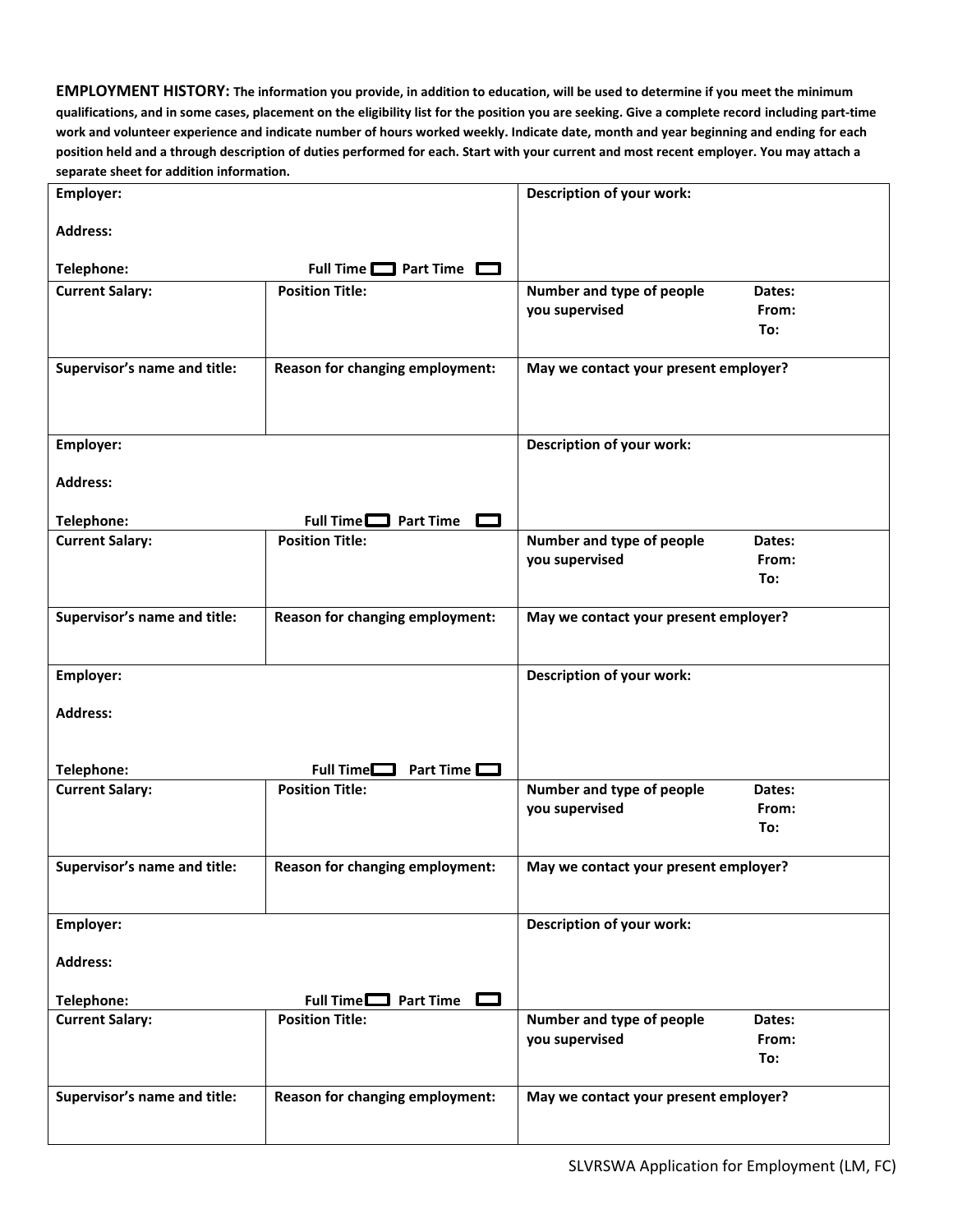*Additional Employment information***: State briefly any accomplishments, hobbies, skills, scholastic honors, interest, or experiences that you would like noted. Attach additional sheets if necessary.**

## **Do you have a high school equivalency certificate or GED certificate?**

|                                                                    | <b>School</b><br><b>Name and Location</b> | <b>Dates</b><br><b>Attended</b> | <b>Date</b><br>Graduated | <b>Degree</b><br>Awarded<br>(BA, MB PHD) | <b>Major Subject</b> | <b>Minor Subject</b> |
|--------------------------------------------------------------------|-------------------------------------------|---------------------------------|--------------------------|------------------------------------------|----------------------|----------------------|
| <b>High School</b><br>Or<br><b>GED</b>                             |                                           |                                 |                          |                                          |                      |                      |
| <b>College</b><br>Or<br><b>University</b>                          |                                           |                                 |                          |                                          |                      |                      |
| Other<br><b>Education</b><br>(Trade or<br><b>Business)</b>         |                                           |                                 |                          |                                          |                      |                      |
| Are you currently taking courses?<br>Yes $\square$<br>No $\square$ |                                           |                                 |                          |                                          |                      |                      |

### **References: List Three personal references who are not relatives or former employers**

| <b>Name and Occupation</b> | <b>Address</b> | <b>Telephone</b> |
|----------------------------|----------------|------------------|
|                            |                |                  |
|                            |                |                  |
|                            |                |                  |
|                            |                |                  |
|                            |                |                  |
|                            |                |                  |
|                            |                |                  |
|                            |                |                  |
|                            |                |                  |

| Have you ever worked for a Landfill? | <b>Salary Desired:</b> | When are you available to begin<br>work, if selected for employment? |
|--------------------------------------|------------------------|----------------------------------------------------------------------|
|                                      |                        |                                                                      |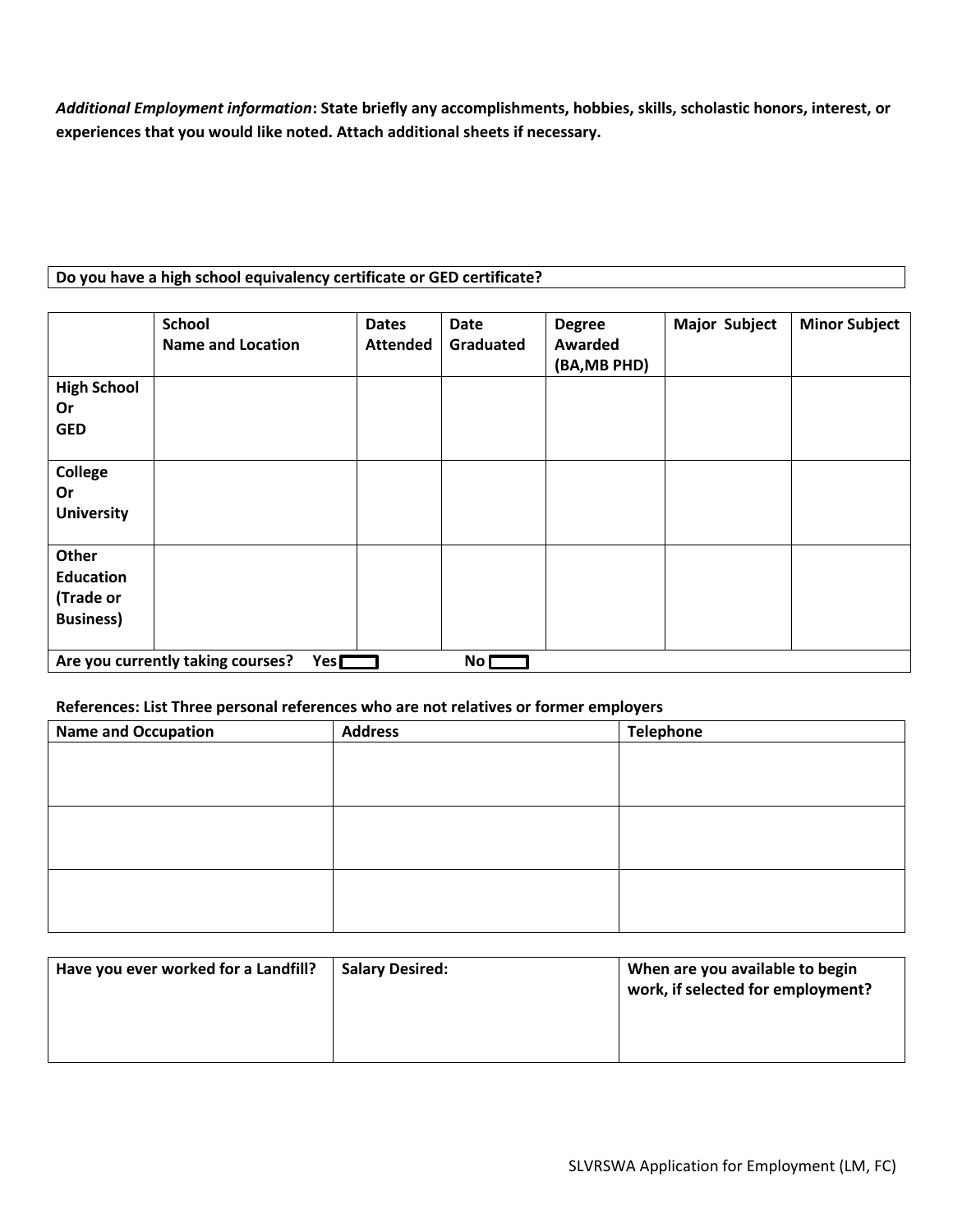| Are you related to a Landfill employee or is any member | Have you been convicted of any violation of the law other            |
|---------------------------------------------------------|----------------------------------------------------------------------|
| of your household employed by the SLV Regional Landfill | than a minor traffic offense?                                        |
|                                                         | Yes<br>No l                                                          |
| Yes                                                     | Note: A conviction does not automatically mean you cannot be         |
|                                                         | employed by the Landfill. The nature of the offense, how long ago it |
| If yes, please give person's                            | occurred, etc. Are given consideration.                              |
| Name:                                                   | If yes please give                                                   |
| <b>Relationship to you:</b>                             | <b>Nature of Offense:</b>                                            |
| <b>Employing Department:</b>                            | Name of location of court:                                           |
|                                                         | <b>Disposition of case:</b>                                          |
|                                                         | Date:                                                                |

**The following section of application lists the essential responsibilities and duties of the Equipment Site Operator/ Mechanic. For each duty or responsibility, please briefly explain why you feel you are qualified (or not qualified) to accomplish the task. Please include such information as to work experience and/or education. Certificates of accomplishment, training, or education may be attached for reference. The job of San Luis Valley Regional Landfill Equipment Site Operator/ Mechanic includes, but not limited to, the following duties and responsibilities:**

**1. What computer programs are you experienced with ( Please circle the answer) Excel, Word, Power Point, Email? Please explain additional experience with programs, software, etc. If applicable to the position applying for.** 

**2. What experience do you have operating heavy equipment?**

**3. Please list each piece of equipment you can operate.**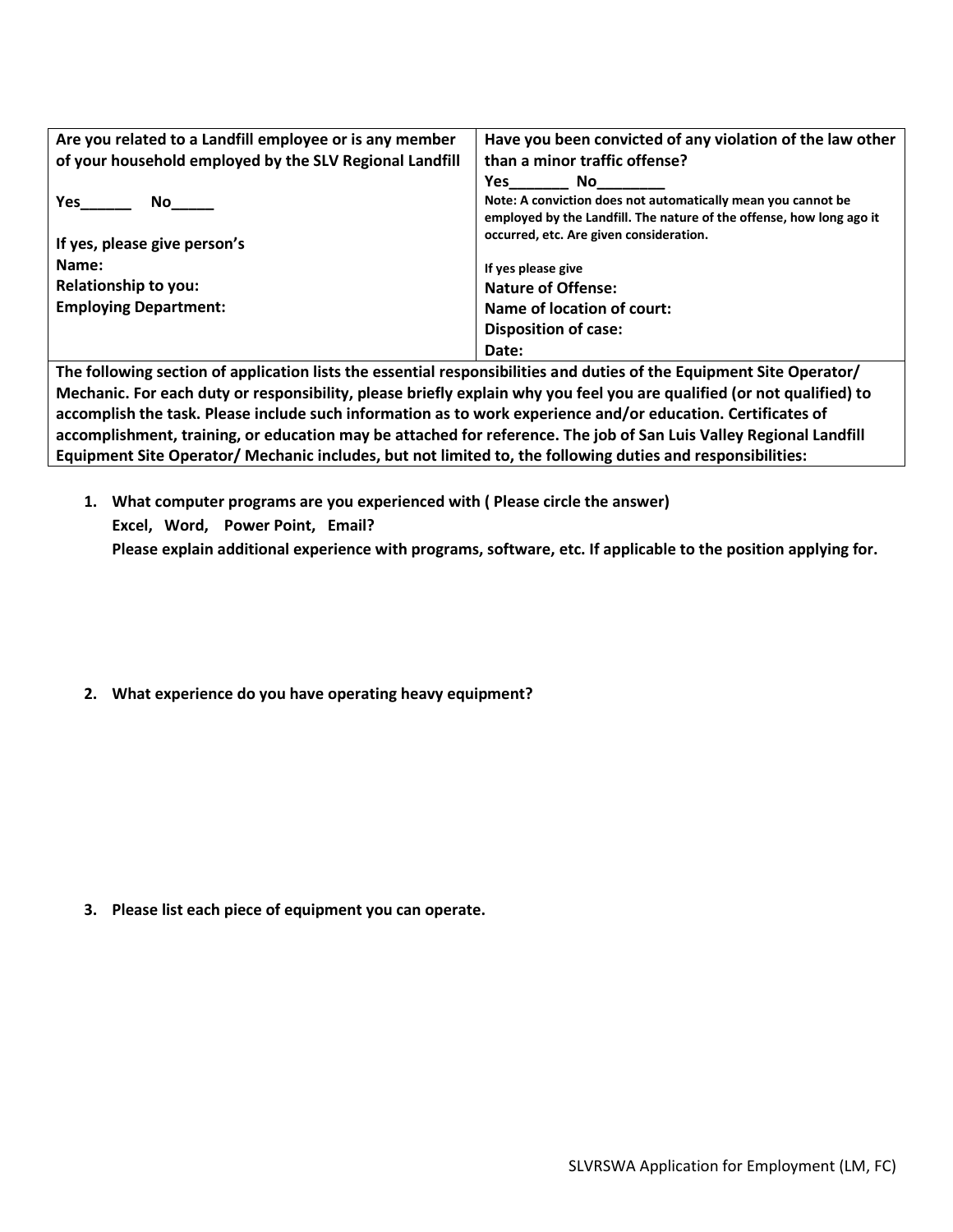**4. What experience do you have in maintenance, mechanical repair, and servicing of fleet vehicles?**

**5. What experience do you have in mechanical repair, maintenance, and servicing of heavy equipment?**

**6. Do you have experience with water and gas testing and monitoring, welding, surveying and laser operations?**

**7. Are you familiar with rules, regulations, safety compliance of landfills regarding the general public and commercial haulers?**

**8. Are you familiar with OSHA safety regulations of general businesses? If the answer is yes please list the regulations.**